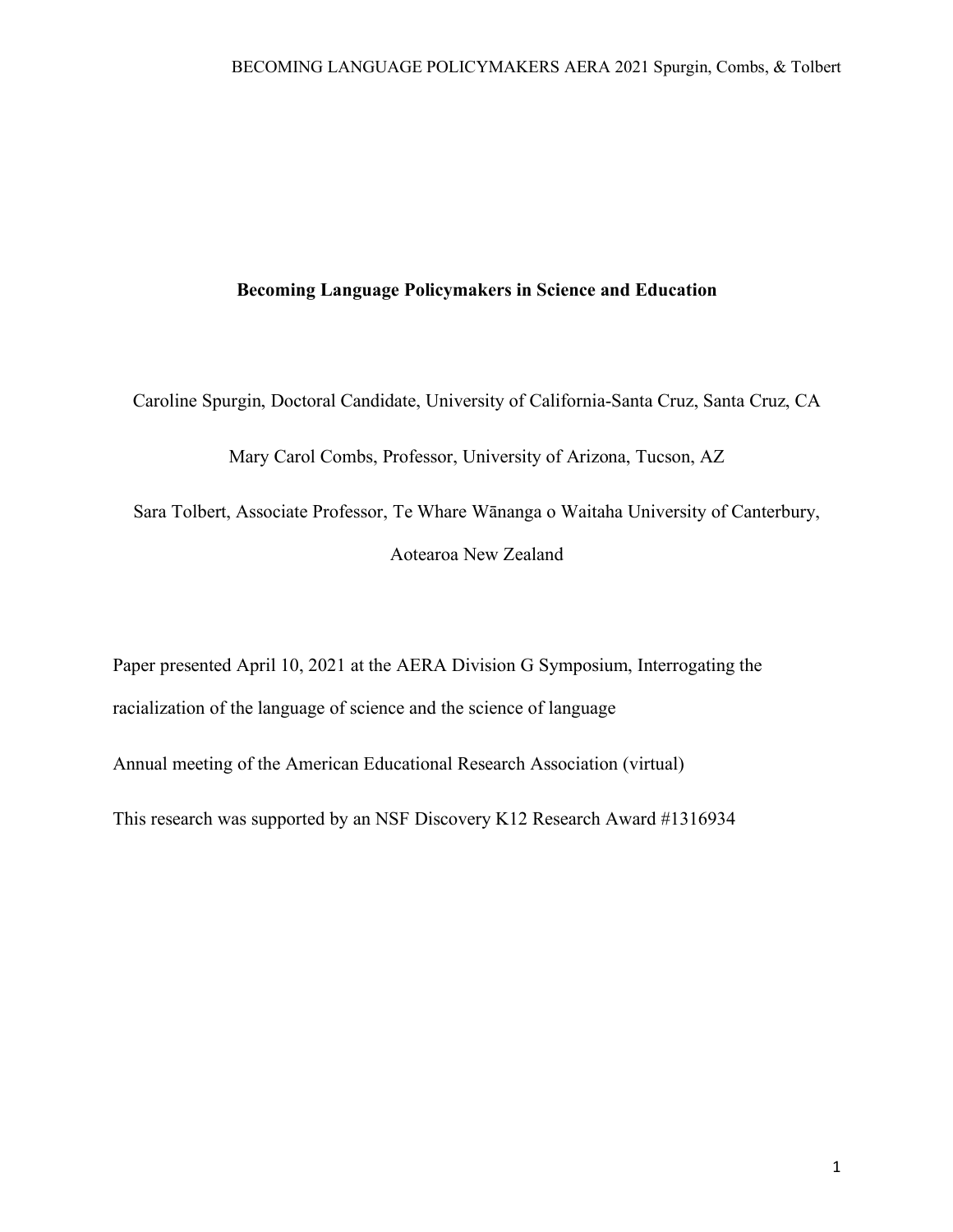### **Becoming Language Policymakers in Science and Education**

## **Abstract**

The present study considers how novice teachers become language policymakers in linguistically hegemonic schooling contexts. We used critical discourse analysis (Fairclough, 2010) for transcribed interviews and classroom observation data from preservice teachers, purposively sampled from three different university-based science teacher education programs in Arizona and California. At the time of our study, these states shared common hegemonic English-only instructional policies (California's Proposition 227, Arizona's Proposition 203), with Arizona most robustly enforcing its restrictive language policies. However, the Englishonly policies of both states racially marginalized Latinx students and created often insurmountable barriers to English learners' abilities to enroll in the advanced science coursework required for high school graduation and/or university admissions (Gamoran, 2017; Tolbert, 2018). Our analysis reveals paradoxes in how both teacher ideologies and institutional policies converge to systematically marginalize emergent bilingual students in science and schools. We focus our analysis on what this means for preservice teachers as they become language policymakers in linguistically diverse settings.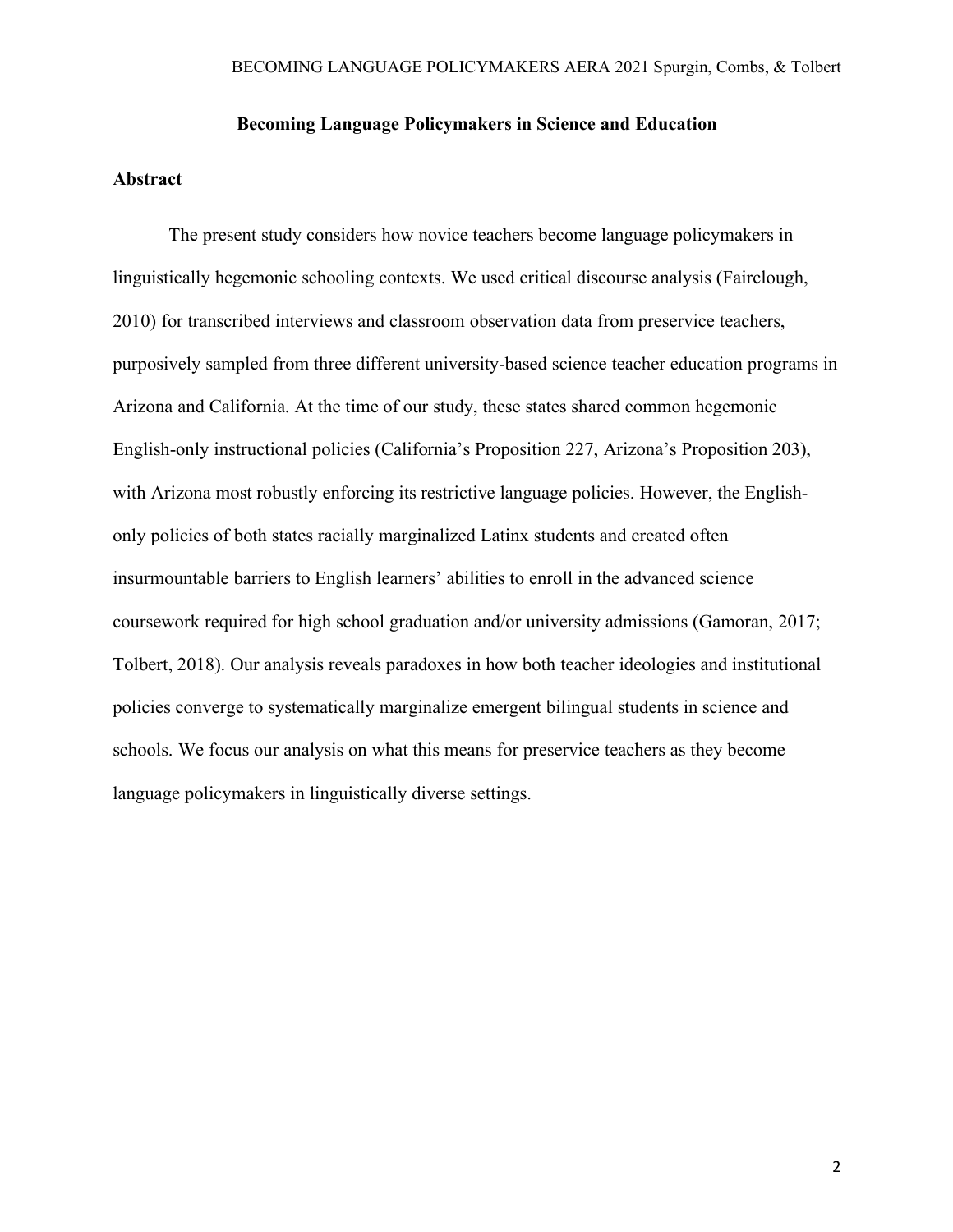## **Introduction to the Study**

*…I don't like this [current student teaching] placement because I'm at Alpine High, which is 50%, um, like Hispanic. But for some reason the school doesn't really push a lot of Hispanic students to take biology. Instead they push them towards like just to environmental science or earth and space, which are the more remedial science classes and they just need two sciences to graduate. And then my class specifically, like my [mentor teacher] asked to have as few English learners as possible. So she wouldn't have to deal with them. -Sal*

The present study considers how novice teachers become language policymakers in linguistically hegemonic schooling contexts. We used critical discourse analysis (Fairclough, 2010) for transcribed interviews and classroom observation data from preservice teachers, purposively sampled from three different university-based science teacher education programs in Arizona and California. At the time of our study, these states shared common hegemonic English-only instructional policies (California's Proposition 227, Arizona's Proposition 203), with Arizona most robustly enforcing its restrictive language policies. However, the Englishonly policies of both states racially marginalized Latinx students and created often insurmountable barriers to English learners' abilities to enroll in the advanced science coursework required for high school graduation and/or university admissions (Gamoran, 2017; Tolbert, 2018). Our analysis reveals paradoxes in how both teacher ideologies and institutional policies converge to systematically marginalize emergent bilingual students in science and schools. We focus our analysis on what this means for preservice teachers as they become language policymakers in linguistically diverse settings.

# **Theoretical Frameworks**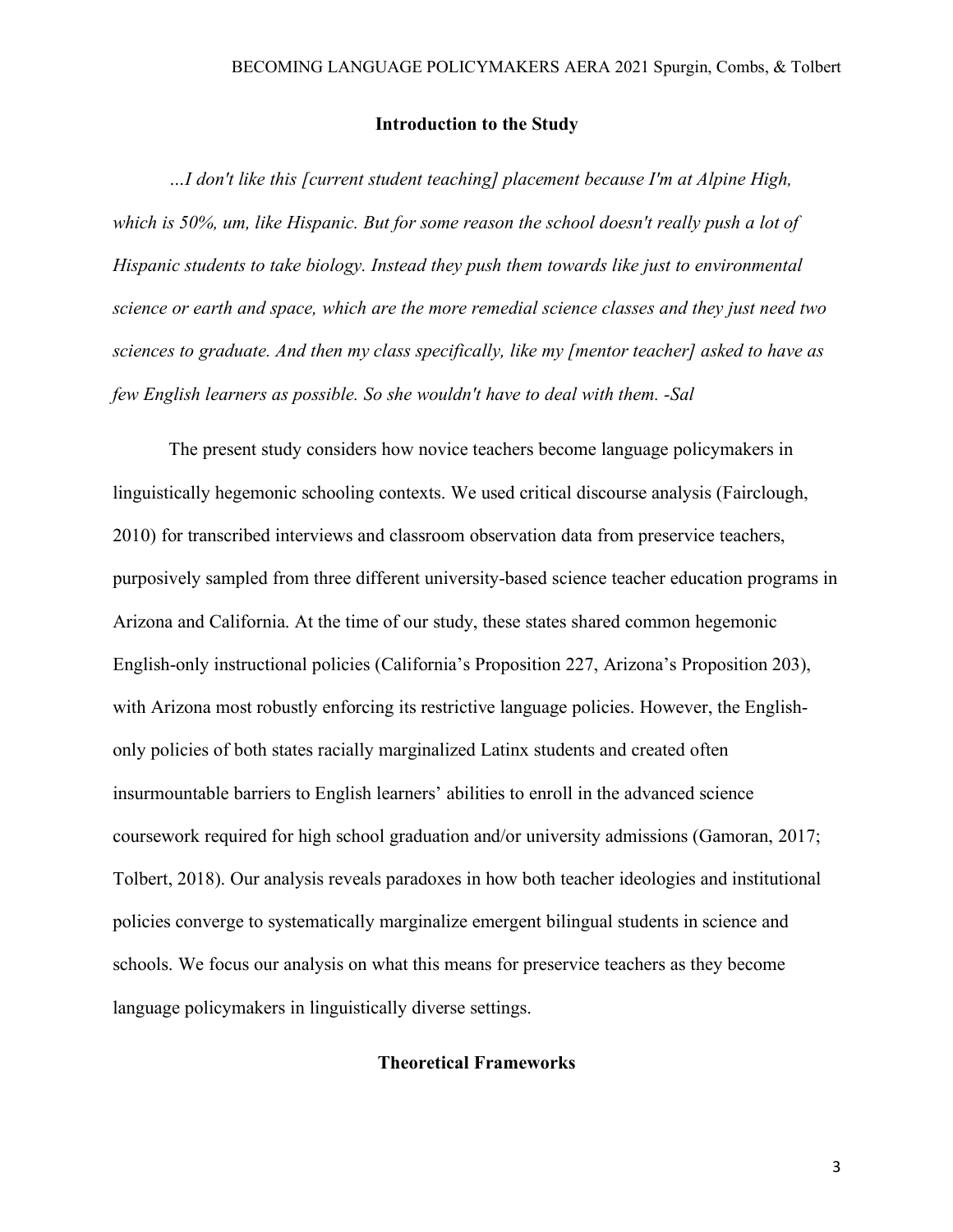# **Raciolinguistic Ideologies**

In recent years, scholarship about the language practices of emergent bilingual, English learners and immigrant students has merged with discussions about racism in U.S. society. This work draws in part from a robust literature on language ideologies, which encompasses conscious or unconscious beliefs and ideas about the social and political role of language (and its speakers) in society (Schieffelin, Woolard, & Kroskrity, 1998). Conceptual connections between language and race have led to a new field – raciolinguistics – which seeks to analyze race "through the lens of language, and vice versa – in order to gain a better understanding of language and the process of racialization" (Alim, 2016, pp. 2-3). A raciolinguistic intersectionality interrogates the ways that language is judged deficient if it diverges from the language varieties used by middle class white speakers. Language practices are thus racialized for both white and communities of color (Flores & Rosa, 2015). As Rosa (2019) has astutely elaborated, the conflation of language and race results in the notion of "looking like a language and sounding like a race" (p. 2).

## **Raciolinguistics and the Political Reification of Paradox**

The Oxford English Dictionary defines *paradox* as an argument, statement, or tenet "based on (apparently) acceptable premises and using (apparently) valid reasoning, which leads to a conclusion that is against sense, logically unacceptable, or self-contradictory." In the state of Arizona, the presence and definition of paradox is useful for researchers who attempt to make sense of language policies in K-12 school settings. State policies are paradoxical in the way that language learning and teaching are ideologically framed, legislatively defined, and administratively implemented. In short, many of the language policies currently in place are illogical, atheoretical and socially unjust.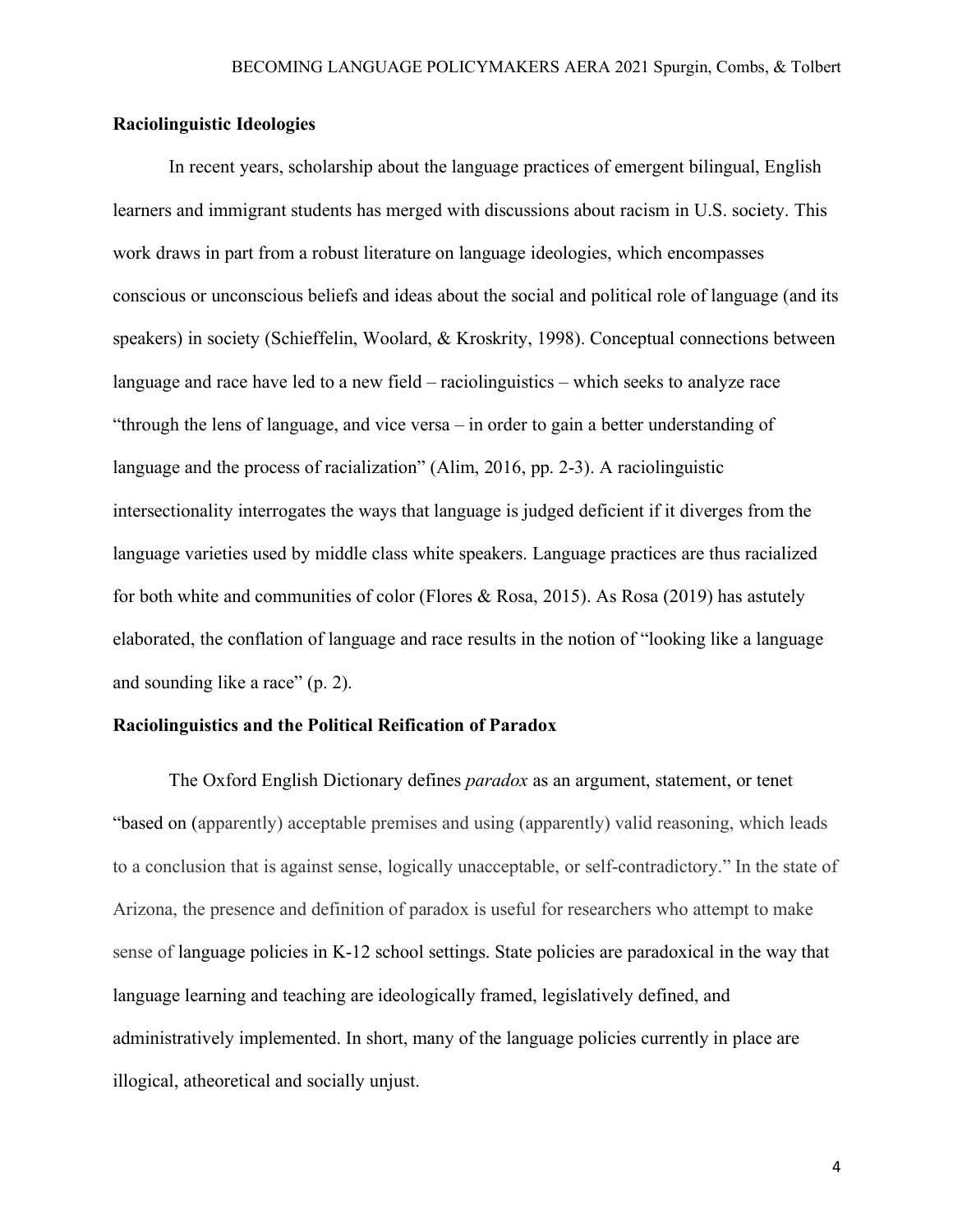Arizona currently implements a restrictive language policy for designated English learners and emergent bilingual students. If these students score poorly on the state's language proficiency test (the Arizona English Language Learner Assessment, or AZELLA), they are classified as English learners. They are then placed into segregated "English Language Development" (ELD) blocks in which instruction overwhelmingly focuses on grammar, vocabulary development and reading.1 The policy derived from three misinformed but authoritative declarations about language acquisition and teaching: (1) that young children learn English better than older students; (2) that immersion in an all English setting would help students acquire the language more rapidly; and (3) that such an approach would teach them enough English in one year to be academically successful in the mainstream classroom (Combs, 2012). These declarations may sound reasonable to elected officials, but their claims have little support in second language acquisition theory and in the research literature on emergent bilingual students in public schools.

Herein lies a principal paradox of Arizona language policy, the reification of folk theories about language learning and teaching as accepted truth, at least in the official state discourse. The (il)logic of this phenomenon can be expressed as follows: language policy declarations, even misleading or false, become codified in the Arizona Revised Statutes as law. Because these statements are ubiquitous in state policy documents and reports, press releases and professional development sessions, they ultimately become officialized as truth.

 $\overline{a}$ 

<sup>&</sup>lt;sup>1</sup> Until relatively recently, English language development blocks constituted a major portion of each school day (four hours). After numerous research studies revealed that students in these blocks were not acquiring English in one year as the program had originally promised, state legislature in January 2019 reduced the blocks from four hours to two. Legislators were also persuaded by the dismal graduation rate of English learners in Arizona schools, approximately one student in four (Huang et al, 2016), as well as the fact that even when reclassified as fully English proficient -- typically after two, three, even four years -- English learners were so far behind in their academic content areas that they struggled to catch up (Milem et al, 2013).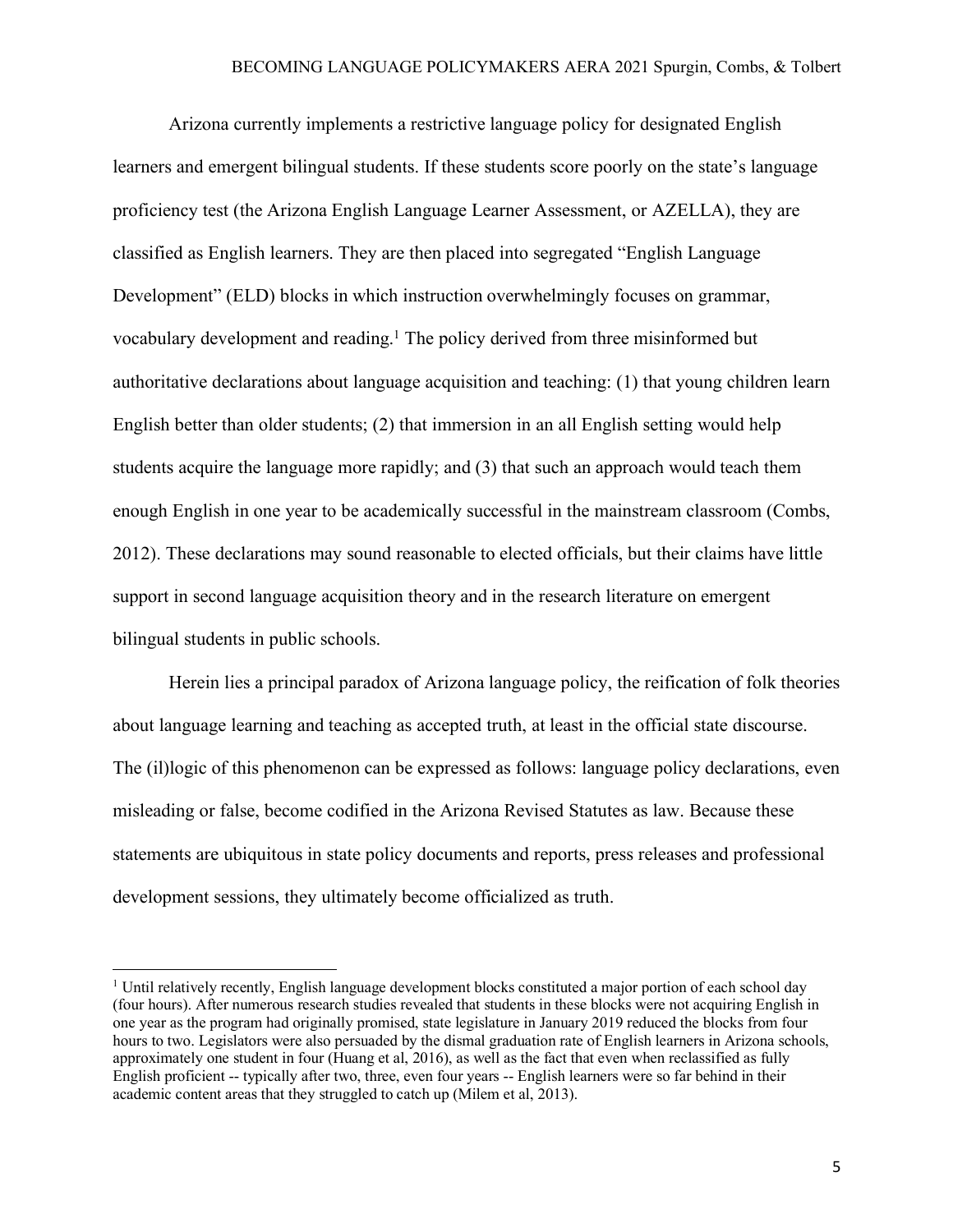At the same time the Arizona Department of Education was enforcing the state's English only policies, it was also promoted the learning and teaching of "World and Native Languages" as a means of engaging students in "21<sup>st</sup> century literacy skills" and building their "interpersonal, interpretative, and presentational skills" (ADE, 2015). The State Legislature unanimously passed an "emergency" measure to establish the Arizona Critical Language and Economic Development Pilot Program to incentivize schools and districts to develop courses in critical languages. Following the U.S. Department of State, the Arizona Legislature defined critical languages as those "less commonly taught languages that are crucial for the nation's foreign policy, national security and economic prosperity."<sup>2</sup> Arizona's critical language policy added Spanish, French, Portuguese and a general category called "Native American languages" to the State Department's list, but ultimately, settled on only two languages to pilot: Chinese and Spanish.

English language learners and emergent bilingual students are prohibited from enrolling in the pilot program to study critical language, which paradoxically, might be their mother tongue or heritage language.<sup>3</sup> Legislators provided two justifications for excluding these students from the program. First was the concern that students were not cognitively able to learn a third language at the same time they were learning English. Indeed, because their "neural networking" capacity was incomplete, as one supporter of the policy argued, English learners would be confused if they added a critical language to their linguistic repertoire before becoming fully proficient in English. The deficit perspective of English learners as cognitively confused and incapable of acquiring multiple languages is clear, but their exclusion from the critical language

 $\overline{\phantom{a}}$ 

<sup>2</sup> These languages include Arabic, Azerbaijani, Bangla, Chinese, Farsi, Hindi, Indonesian, Japanese, Korean, Panjabi, Russian, Somali, Swahili, Turkish, and Urdu (https://www.nsep.gov/content/critical-languages). <sup>3</sup>Title 15, Section 216 of the Arizona Revised Statutes states explicitly, "Pupils who are classified as English language learners pursuant to section 15-756 and native speakers of the critical language being taught are not eligible to participate in the pilot program"

<sup>(</sup>http://www.azleg.gov/viewdocument/?docName=http://www.azleg.gov/ars/15/00216.htm).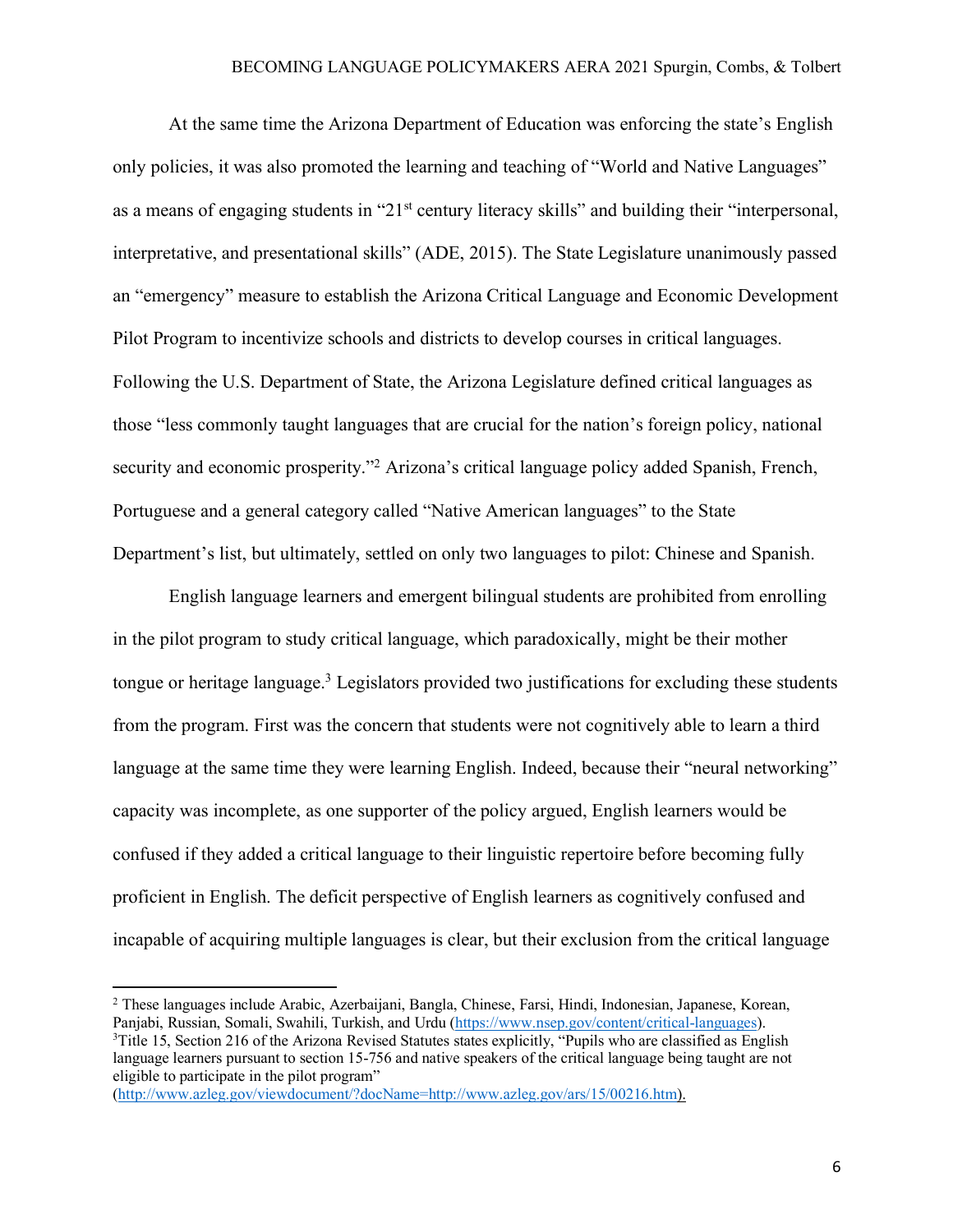program is also counterintuitive. Native or heritage speakers of Chinese or Spanish are uniquely positioned to acquire these languages as well as or better than monolingual English speakers enrolled in these language courses. Again paradoxically, they would provide expert language models for English speaking students, an affordance seemingly ignored by state legislators.

The effect of Arizona language policy is to create a two-tiered system that racializes the categories of students (in)eligible for expanded language learning opportunities. Hence another paradox: the opportunity for white, affluent and middle-class English-speaking students to develop academic skills in Spanish or Chinese when their peers of color, with linguistic or cultural attachments to these languages, are prohibited from enrolling in immersion or bilingual programs if these students also happen to be learning English as a second language. As Ruiz (2017, in Hornberger, p 182) wryly noted about contradictory approaches to bilingualism in the United States, which apply to Arizona as well, "Other languages are to be pursued by those who don't have them, but they are to be abandoned by those who do."

### **The Language Ideologies of Pre-Service Teachers**

Language policies in the state also are entangled with the language ideologies of preservice science teachers, who hold deep ideologies about the role of language in multilingual classrooms. Teachers may enact liberatory or oppressive language policy decisions, whether consciously or not, in their own practice -- 'policies' which are constituted within their own linguistic histories, educational experiences and worldviews, as well as within local policy contexts (Heineke, 2015; Menken & García, 2010).

### **Methods**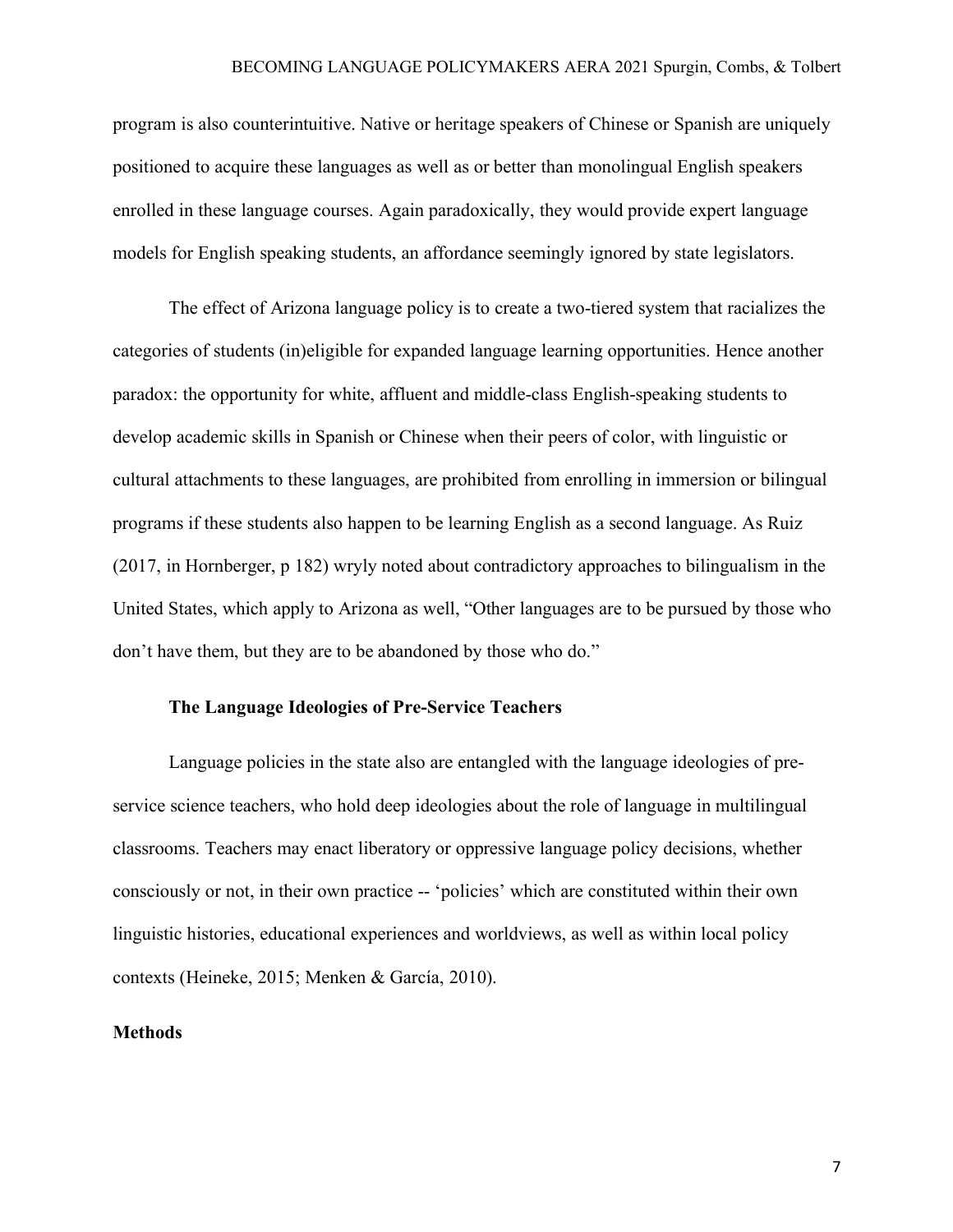We draw on data from two studies, both investigating pre-service science teachers' views on teaching science with culturally and linguistically diverse students in culturally and linguistically hegemonic contexts. We analyzed transcripts from semi-structured interviews, and from video-recorded natural classroom discourse, using Critical Discourse Analytic methods (Fairclough, 2010). The pre-service science teacher (PST) participants were purposively sampled from three different university-based science teacher education programs in Arizona and California over a 5 year period. Though the studies focused on preservice science teachers, some observations took place in classes involving multiple single-subject cohorts, and some data we report come from preservice English language arts and social studies teachers. Our sample included 15 preservice teachers in all.

### **Language Policy Paradoxes**

Our analysis revealed that preservice teachers also articulated a range of positionings in terms of language policy, ideology, and schooling with emergent bilingual students. One student explicitly referenced Arizona's policy of segregating emergent bilingual students into daily four hour grammar and reading blocks, acknowledging that this amount of time precluded instruction in other content areas. For instance, Monica, a Latinx Preservice science teacher in Arizona, recalled that some of her friends in the ELD blocks lagged behind her academically in science and other subjects: "I was way more (advanced) than they were … They need more than just four hours of English." Monica herself had begun her schooling experience as an English language learner and felt strongly that current state language policies did not meet the needs of these students. She believed that English learners could learn science along with their Englishspeaking peers if teachers modified their teaching strategies. In fact, these strategies could help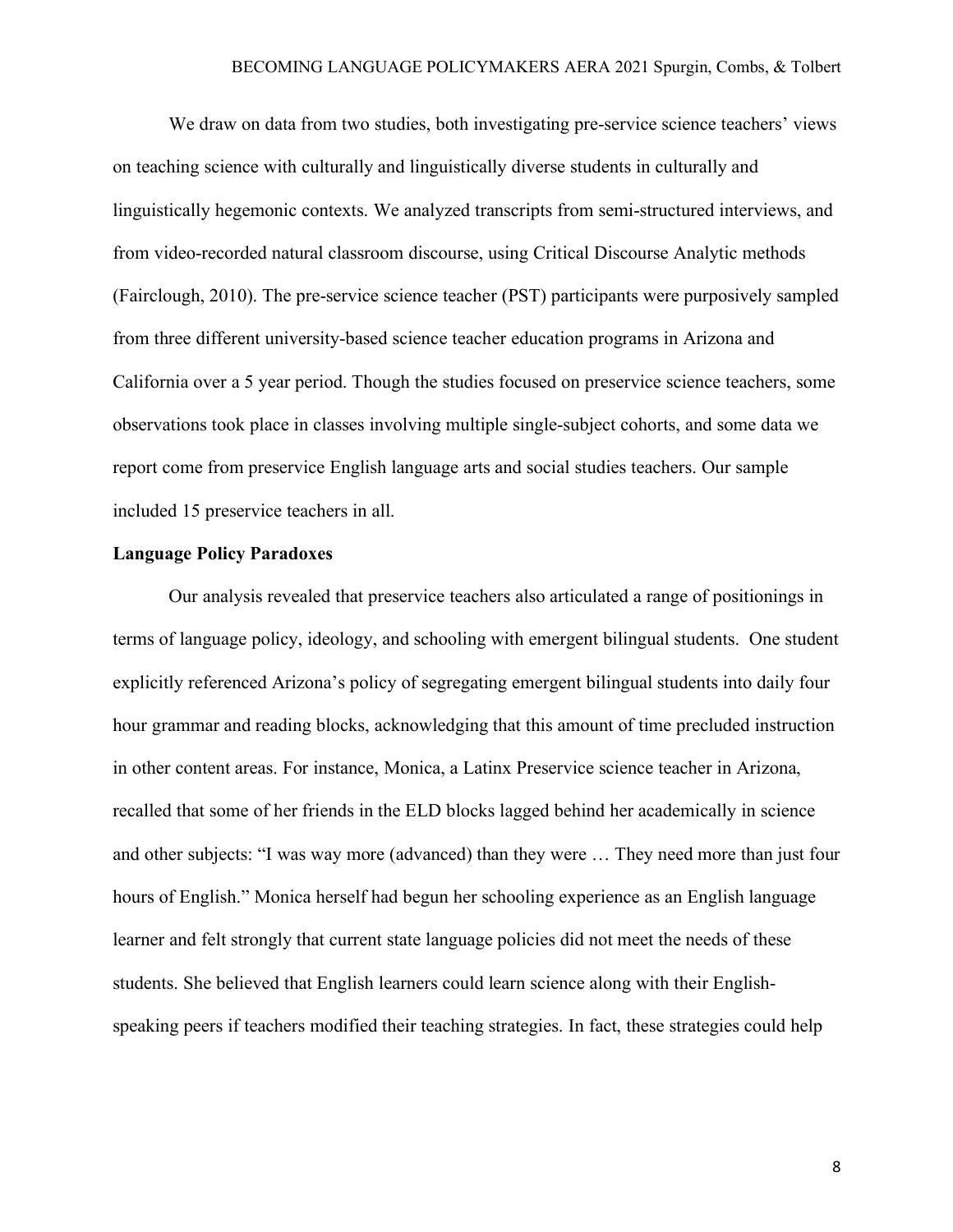the entire class acquire science vocabulary. "It's not like regular English. It's like a new language."

Similarly, Margaret, a white preservice science teacher in Arizona, agreed that English learners at her school site were not provided with the kind of curriculum and instruction they needed. The school did not even implement the four hour blocks, instead combining ELLs in a "resource" classroom together with English-speaking children with Independent Educational Plans (IEP) or 504 status:

I asked, "Where are the ELL's? Where's your classroom?" [I was told], "Oh, we just put them together in a resource class." [I also asked], "How about the kids that are coming? Are there no middle-schoolers that have transferred into this district that do not speak English?" [I was told], "Yeah, we'll just buddy them up with a kid who's bilingual and just buddy him up and you just call him and follow him around." … How uncomfortable … That's how they do at least in that particular campus. I'd like to think it's done differently elsewhere.

Elizabeth, a white preservice social studies teacher in California, recognized the racialized positioning of non-native speakers of Spanish as exemplars of linguistic ability because they had acquired a second language, while native speakers were encouraged to abandon their mother tongue:

[T]here are so many upper middleclass white kids in America who speak Spanish pretty good because of the opportunity that they had to study it in school or study abroad. That dichotomy that it's something that we've labeled whiteness as this achievable thing that immigrants need to work towards, and part of that has been de-Spanishizing Mexican immigrant. Then we relabel it as this privileged thing, like, "oh, you need to be able to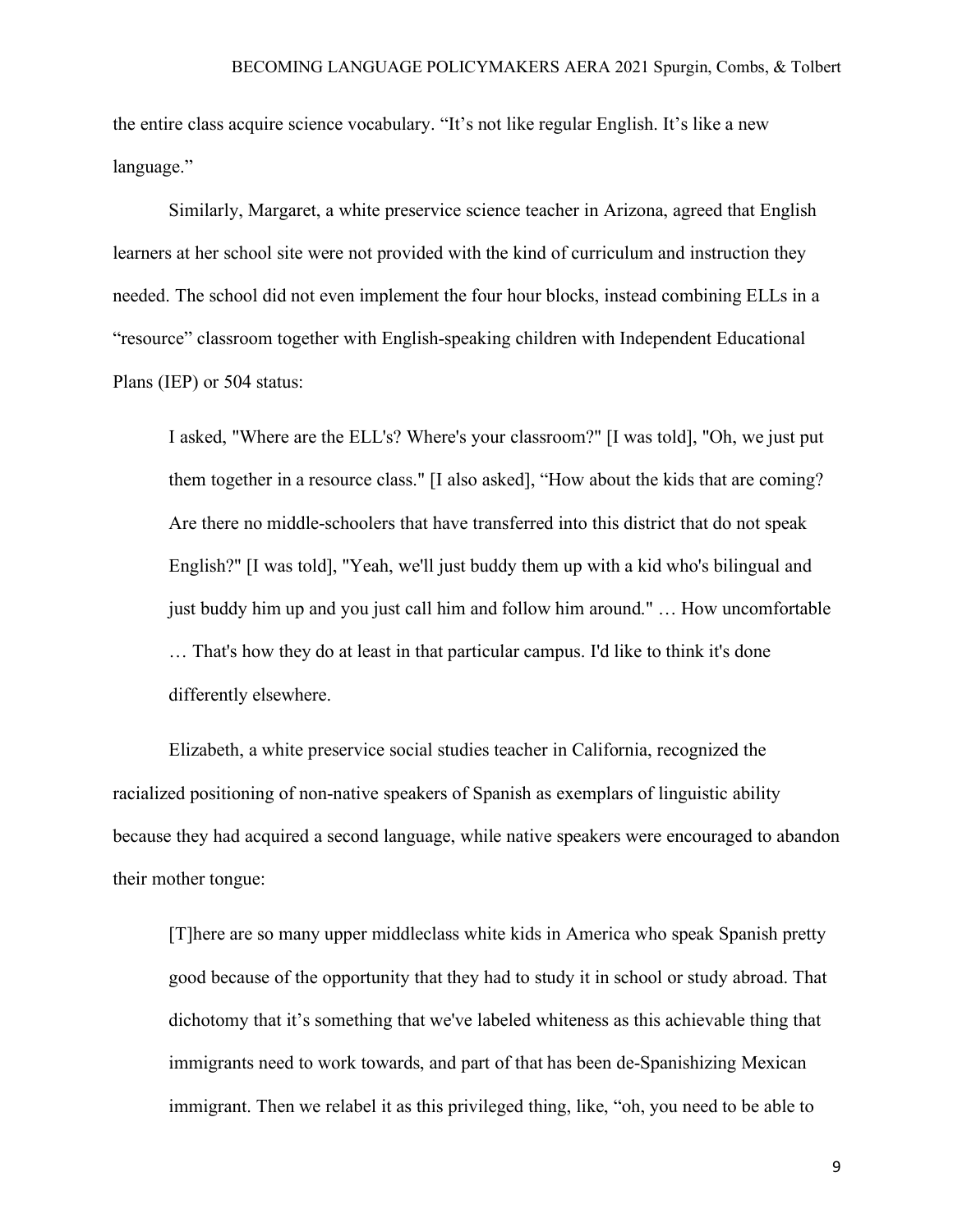speak Spanish if you want to be successful in your career, you know. It's such a marketable skill, you have to learn to speak Spanish!" I mean it's just a really gross thing that we've done, where we take [Spanish] and turn it into something marketable but at the same time, if Spanish is your primary language and it shows and it sounds like it's your primary language, then you're not a marketable person.

Similarly, Dominique, a Latinx preservice English language arts teacher in California, criticized state policies that prevented native speakers of Spanish from taking Advanced Placement courses in the language, especially if they were learning English as a second language. She reflected on this: "we don't value the efforts of Spanish-speaking students... we treat them like they're catching up instead of rewarding them for all of the extra work and achievements that they are doing. like I just think that's racism."

Not all preservice teachers were as introspective about oppressive educational structures as Monica and Margaret. Their comments reiterated several of the destructive ideological tropes reflecting white supremacist linguistic and cultural norms. In one of the teacher preparation class activities we observed, preservice teachers were asked to react to a video, Laura Simon's Fear and Learning at Hoover Elementary (1997), which touches on topics of immigration, citizenship, American nativism, and white racial resentment. In a full-class discourse after watching the film, preservice teachers' responses ranged from ambivalent to defensive, and paralleling our theoretical focus, paradoxical. For example, Max, a white preservice social studies teacher, struggled with intimations in the video and the class discourse that assimilation into an English dominant society could negatively affect one's academic success or cultural identity. For him, learning and using English was a practical goal: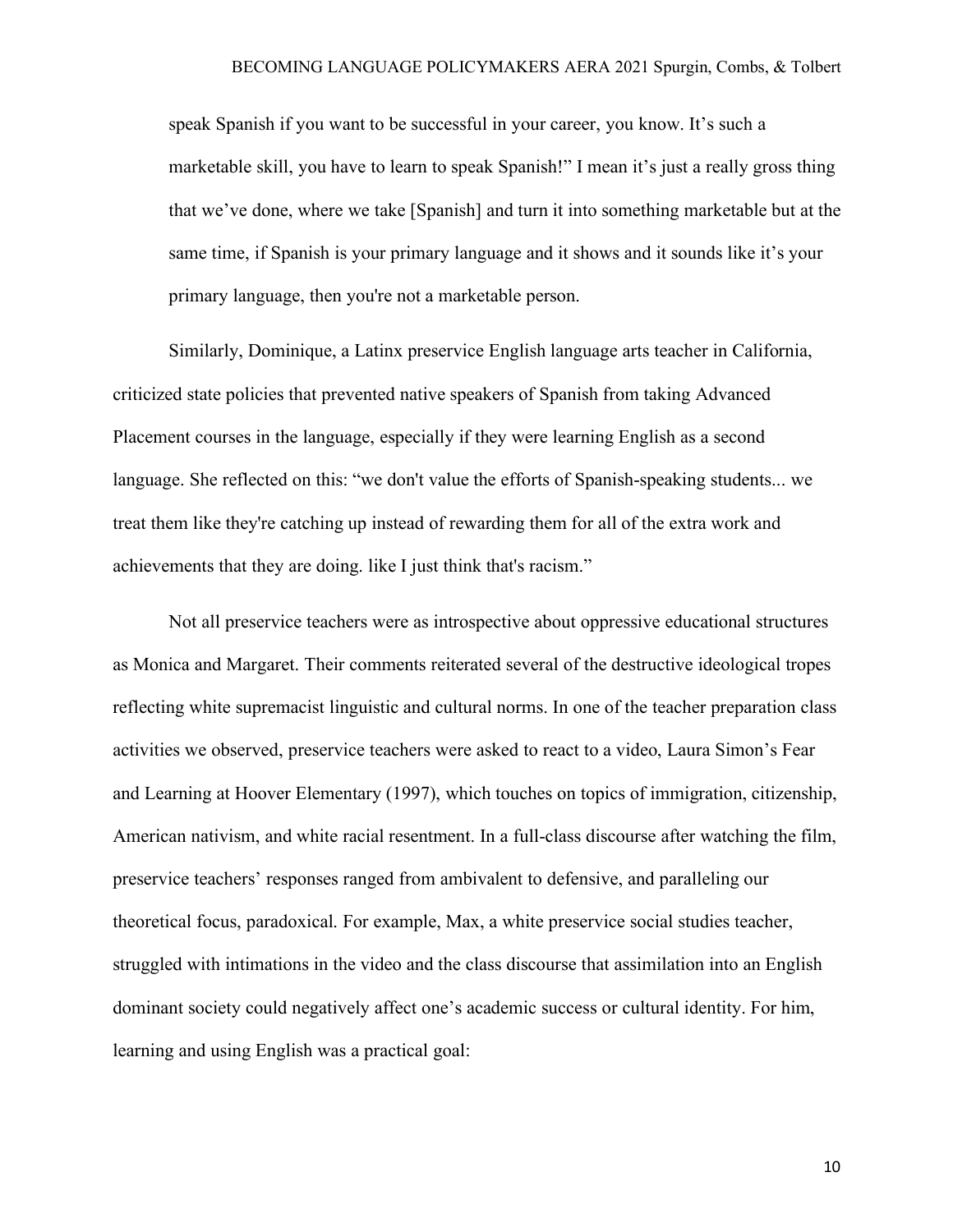I'm wrestling with this because I feel like in this room right now there's a lot of negative emphasis on the process of assimilations and the process of having people learn English like that's a negative thing. That confuses me because America is an enormous country, and predominantly, we speak English. That's an indisputable fact, right? Like sure, there are groups that don't speak English, but the vast majority of … people who live here do. I'm having a really difficult time trying to recognize the negatives. Like, I hear the cultural element, and this is true, but at the same time, you need to be able to communicate with the vast majority of the population.

Max's consternation about challenges to linguistic assimilation surfaces a raciolinguistic perspective that relies on what Flores and Rosa (2015) call the "white gaze." Max's white gaze prevents him from developing a more nuanced analysis of the language practices of multilingual communities. For him, linguistic assimilation is both logical and necessary because "true" communication invariably occurs in English. Max acknowledges the presence of "groups that don't English" but perhaps assumes that this circumstance will pass. That public schools have functioned historically to eradicate the first languages of generations of immigrant students and thereby expedite the shift to English seems not to have occurred to him.

Some of the language ideologies of the pre-service teachers in our studies were more ambivalent. For example, Sal, a Latinx preservice science teacher, expressed complicated attitudes about his own bilingualism:

[I] was never considered a language learner, and I don't even know what to say when someone asks what my first language is. I went into Kindergarten speaking English fluently and Spanish fluently, and I've spoken English for as long as I can remember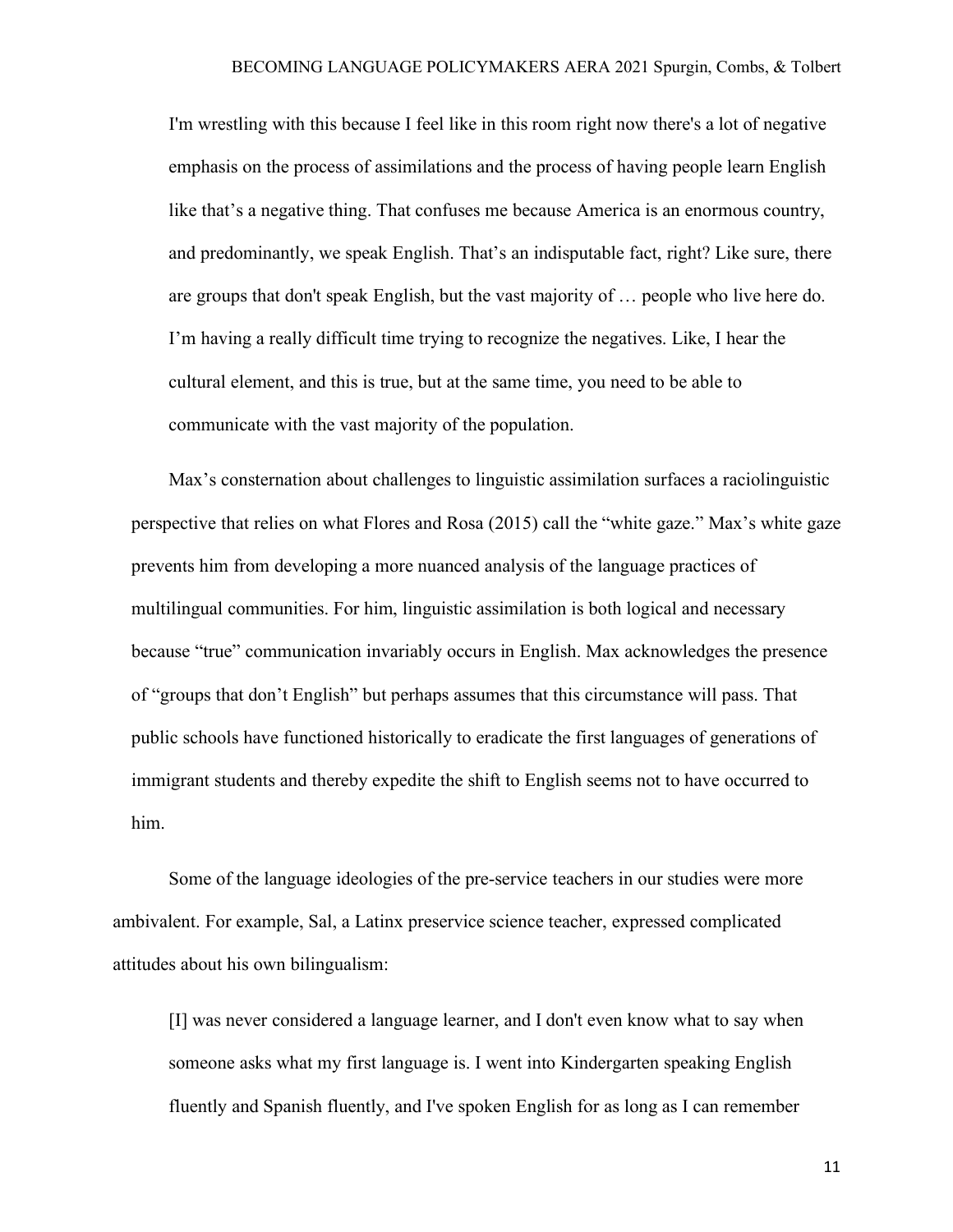without an accent. And it has made me more marketable because I can speak in both. But it's also, like, my Spanish is very formal, which does kind of separate me a little bit. Like there's some slang that my partner's mom uses that I just don't know because my Spanish is like a city Spanish. And it's a little bit of a disequilibrium ... people look at me differently depending on which kind of Spanish I speak, depending on where I am.

Sal reported that he was completely bilingual in English and Spanish when he entered Kindergarten and did not know which language he had learned first. Sal indicated that he had been able to maintain his Spanish as a marketable skill, though he characterized the variety he spoke as "very formal city Spanish." His own idiolect set him apart from other Spanish-speakers in the area, he said, including his partner's mother, who used slang expressions that he did not understand. Paradoxically, it was a point of pride for Sal that he had spoken English for as long as he could remember "without an accent." Sal's comments embed at least three hegemonic ideologies about language and its role in both public and private spaces. First, his self-described variety of Spanish as formal, or at least more formal than the Spanish spoken by others, implies that *his version* remains untainted by the informal colloquial use he encounters in community or extended family interactions. Sal's city Spanish may intervene in his ability to participate in everyday language practices, but he seems relatively unconcerned about this. Finally, Sal echoes an ideological perspective that promotes English as a public language and Spanish as a private one (Rodriguez, 1982).

Second, Sal's statement that his English was unaccented biases the standard language ideology that some English speakers have no accent. All speakers of any language have an accent of some kind. But what is an accent? Or as Lippi-Green (2012, p. 46) notes, the social construction of non-accent is "just shorthand for variable language." In the process of learning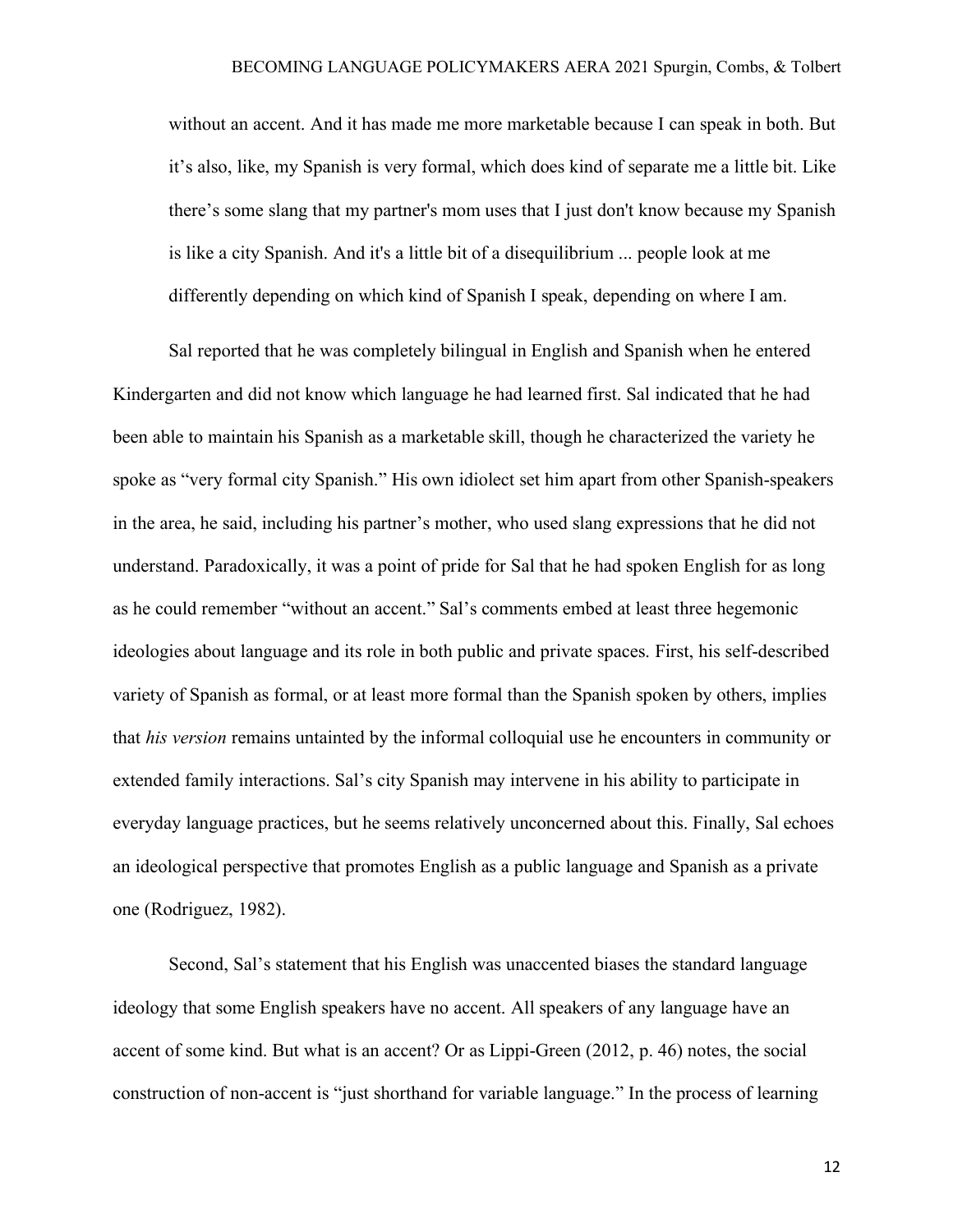English as a second language, oral production is commonly marked by phonological interference from the first language. Learners may or may not acquire native or near-native regional pronunciation, though their English may be fluent and grammatical. However, if they speak English with an accent, native speakers – like Sal perhaps – may perceive it as incorrect or inappropriate. Linguistic hegemonic ideologies are not always conscious, but they are often deep. Sal is aware of the concept of accent because he believes he does not have one. For him, the correct or acceptable form of English is one that is formal and unmarked. Put another way, accented English is informal and socially marked. If speakers of accented English also happen to be Black or Brown, their variety is raciolinguistically stigmatized (Alim, Rickford & Ball, 2016).

Later in the interview Sal revealed some of the contradictions we often see with preservice teachers trying to make sense of their own evolving attitudes about language. Although he maintained that learning English was necessary for school success, he also acknowledged that acquiring English should not occur at the expense of losing their first language. Sal also argued that English learners were capable of more learning more challenging content than they currently received in the English language development blocks:

I don't think of learning English as a negative either. I learned it passively. I don't know how I did, but I think the main issue comes from learning it [but not] from forgetting Spanish... I think it's more like making English learners look like infants, instead of challenging them. Because I do agree with you, I think English is necessary, and I think it's important to learn it as someone who comes into this country. But I think it's important to not learn it by erasing Spanish.

The findings from our studies reveal that a focus on preparing preservice teachers to shelter content instruction such as science for emergent bilingual students without attention to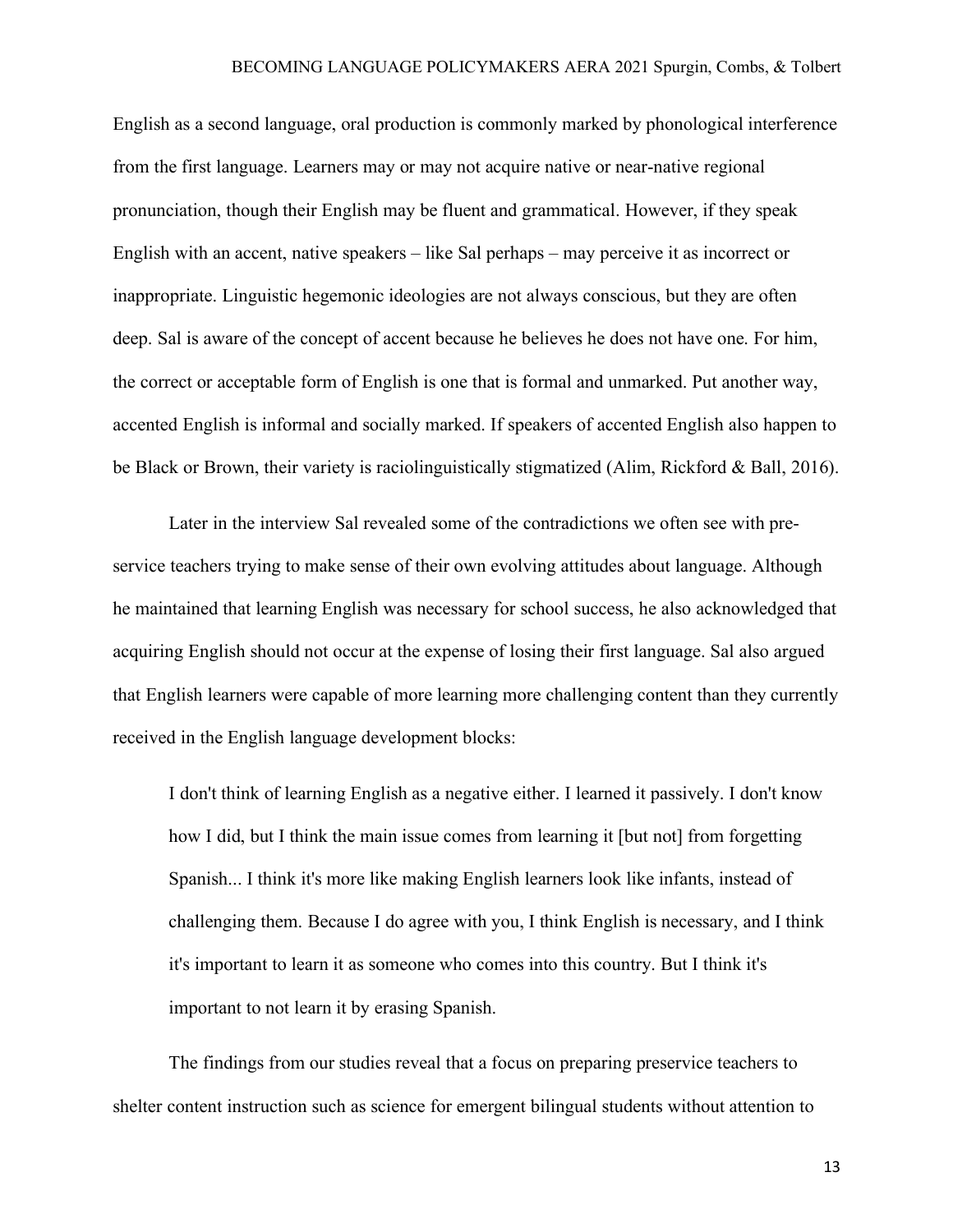the racialized policy contexts in which they teach does little to dismantle racist and hegemonic

language ideologies in science and/or schooling. Our analysis also reveals the language ideology

paradoxes held by some of these teachers.

# **References**

- Alim, H. S. (2016). Introducing raciolinguistics: Racing language and languaging race in hyperracial times. In H.S. Alim, J.R. Rickford, & A.F. Ball (Eds.), *Raciolinguistics: How language shapes our ideas about race* (pp. 1-30). Oxford University Press.
- Arizona Department of Education (2015). *World and Native Languages Standards*. Retrieved March 6, 2021, from https://www.azed.gov/sites/default/files/2016/02/worldnativelanguagesstandardk-12.pdf?id=56cb7d3baadebe16d8c83dc4.
- Combs, M. C. (2012). Everything on its head: How Arizona's structured English immersion policy re-invents theory and practice. In M.B. Arias and C. Faltis (Eds.), *Implementing educational language policy in Arizona: Legal, historical, and current practices in structured English immersion* (pp. 59–85). Multilingual Matters.
- Flores, N. & Rosa, J. (2015). Undoing appropriateness: Raciolinguistic ideologies and language diversity in education. *Harvard Educational Review, 85(2)*, 149-171.
- Gamoran, A. (2017). *Engaging English learners with rigorous academic content: Insights from research on tracking*. William T. Grant Foundation.
- Heineke, A. J. (2015). Negotiating language policy and practice: Teachers of English learners in an Arizona study group. *Educational Policy*, *29*(6), 843–878.
- Huang, M., Haas, E., Zhu, N., and Tran, L. (2016). *High school graduation rates across English learner student subgroups in Arizona* (REL 2017–205). Washington, DC: U.S. Department of Education, Institute of Education Sciences, National Center for Education Evaluation and Regional Assistance, Regional Educational Laboratory West. Retrieved March 6, 2021, from http://ies.ed.gov/ncee/edlabs.

Lippi-Green, R. (2012). *English with an accent*. New York: Routledge.

- Menken, K. & García, O. (Eds.) (2010). *Negotiating language education policies: Educators as policymakers.* Routledge.
- Milem, J. F., Bryan, W. P., Sesate, D. B., & Montaño, S. (2013). *Arizona minority student progress report, 2013*. Tucson, AZ: Arizona Minority Education Policy Analysis Center.